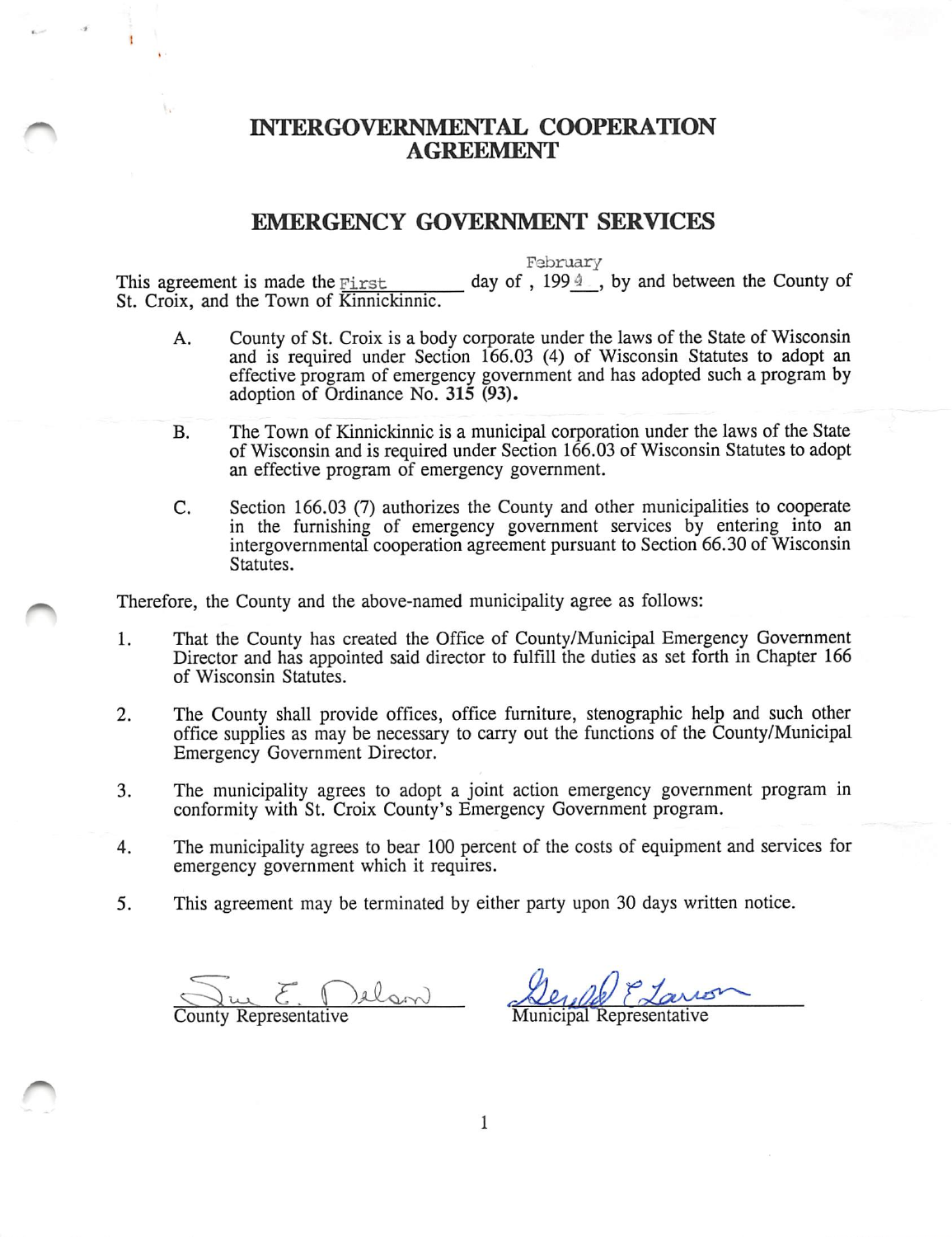## 

# POLITENT TRACK ROBERT OUT KURKERENTE

la en jourisment la archiverge de la provincia de la fa g ald defined and cont 

agemples beautifulny that will provide the composition of the second section of the central 이 사이트 시간이 있는 것이 있는 것이 있는 것이 있는 것이 있다.<br>이 사이트 시간이 있는 것이 있는 것이 있는 것이 있는 것이 있는 것이 있는 것이 있는 것이 있는 것이 있는 것이 있는 것이 있는 것이 있는 것이 있는 것이 있는 것이 있는 것이 있는 것이 있는 것 In with the photograph of the state of the state of the state of the state of the state of the state of the state of the state of the state of the state of the state of the state of the state of the state of the state of t س التلافيا المالي المعاملة المتحدة المنافس المعاملة المعاملة المعاملة المعاملة المعاملة المعاملة الم المستعمل المستعمل المستعمل المستعمل المستعمل المستعمل المستعمل المستعمل المستعمل المستعمل المستعمل المستعمل ال<br>والمستعمل المستعمل المستعمل المستعمل المستعمل المستعمل المستعمل المستعمل المستعمل المستعمل المستعمل المستعمل ا

a la degestrono teste que en quiarella es el entre el cel cel contener de dificilita de la facta မြော် အေါ်ဆိုင်း (၁) အစားတွင် ဆိုင်း (အင်္ဂလေး) (၂) အစားတွင် (၁) (၁) (၁) (၁) (၁) (၁) (၂) (၂) (၂) (၂) (၁) (၁) (၁) (၁) านั้นอยู่ในอัตริย์ เป็นเป็นเป็นเป็นนี้ เริ่มร้านอีนนี้อย่าง ออกจากเรียนเกล้า และ การเรียบรู้อนเป็นนี้นับรู้อยูร hannaich an

ીરજ્જિતિ નિર્દેશકો છે. જ્યારે કાર્યાઓની ન્યૂઝોન્ઝમ્જોદ મેતી ઉત્તર દ્વારાની એને પુસ્તાવેજો

ation of the complete anamovisi, buoygendi iral emig/wossa i anayins, ni ageyna gel shillig aji qaji ာင်း ပြင်ဆောင်း အင်္ဂရာမ်း ကို ကားရင်းကြား၍ ကား<sub>ရင်း</sub> ၁၉ ရက်က ၁၁ ရွှံ့ ညှာမှာ ၉ ရက် ၁ ရွှေ  $\label{eq:3} \begin{split} \mathcal{L}^{\mathcal{L}}(\mathcal{L}^{\mathcal{L}}(\mathcal{L}^{\mathcal{L}}(\mathcal{L}^{\mathcal{L}}(\mathcal{L}^{\mathcal{L}}(\mathcal{L}^{\mathcal{L}}(\mathcal{L}^{\mathcal{L}}(\mathcal{L}^{\mathcal{L}}(\mathcal{L}^{\mathcal{L}})^{\mathcal{L}})^{\mathcal{L}})^{\mathcal{L}}))\leq \mathcal{L}^{\mathcal{L}}(\mathcal{L}^{\mathcal{L}}(\mathcal{L}^{\mathcal{L}}(\mathcal{L}^{\mathcal{L}}(\mathcal{L}^{\mathcal{L}}(\$ 

atantiti dan administradisi berbagai germakan dituksi dengan disebut dan kepangalan langgal sebagai dalam ke ได้เพียง และได้ และ แม่มุ่นมาเจริก กล่าว มีที่ แต่การกระดานกรุณเปลี่ยนสะดวก กล่าว เปิดหาดรูปหลัง เปิดห an na France a Lúcháin a c

ng pilotik piloton di ingga bayon sebagai pengenduk mengenduk menjadi pengenduk mengenduk ke seperti pengenduk<br>Lilih menunjuk menjadi ke kepanjan berbagai pertimulan mengenduk menjadi pengerian mengenduk menjadi selama me

and the solution of lock means of the form of the median and lock of a policy starty of whi

Standard Service Contractors